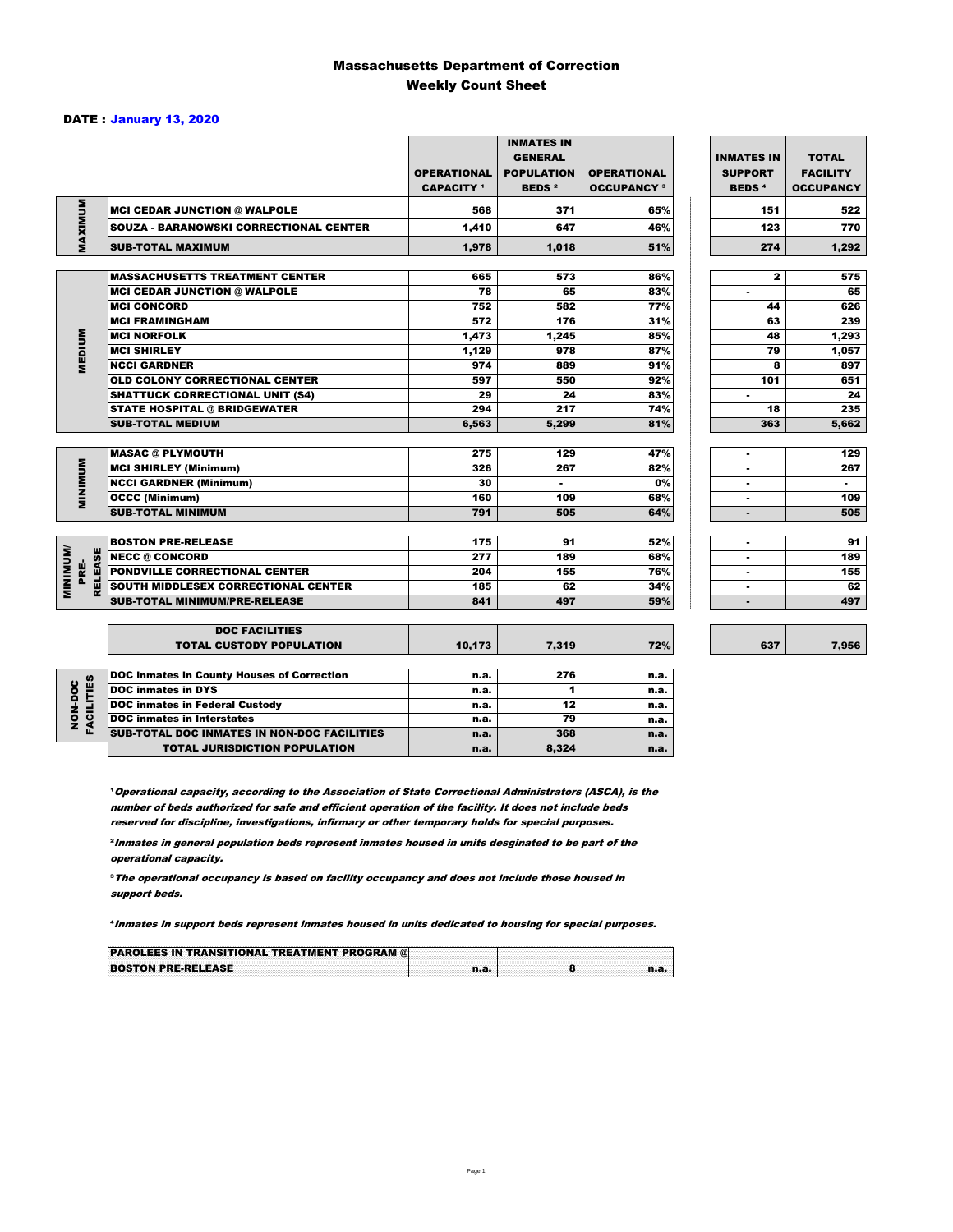### Massachusetts Department of Correction Weekly Count Sheet

| <b>CORRECTIONAL FACILITIES</b>        | <b>TREATMENT</b> | <b>FACILITY</b>  |
|---------------------------------------|------------------|------------------|
| <b>HOSPITAL MISSION</b>               | <b>BEDS</b>      | <b>OCCUPANCY</b> |
| <b>SHATTUCK CORRECTIONAL UNIT(S4)</b> | 29               | 24               |
| <b>STATE HOSPITAL @ BRIDGEWATER</b>   | 372              | 217              |
| <b>TOTAL</b>                          | 401              | 241              |

|                                                                | <b>FACILITY</b>  |
|----------------------------------------------------------------|------------------|
| <b>DOC INMATES IN COUNTY FACILITIES</b>                        | <b>OCCUPANCY</b> |
| <b>BARNSTABLE COUNTY</b>                                       | ٠                |
| <b>BERKSHIRE COUNTY</b>                                        | 8                |
| <b>BRISTOL COUNTY</b>                                          |                  |
| <b>DUKES COUNTY</b>                                            | O                |
| <b>ESSEX COUNTY</b>                                            | 4                |
| <b>FRANKLIN COUNTY</b>                                         | 14               |
| <b>HAMPDEN COUNTY*</b>                                         | 175              |
| <b>HAMPSHIRE COUNTY</b>                                        | 15               |
| <b>MIDDLESEX COUNTY</b>                                        | ٠                |
| <b>NORFOLK COUNTY</b>                                          | -                |
| <b>PLYMOUTH COUNTY</b>                                         | 59               |
| <b>SUFFOLK COUNTY</b>                                          | 1                |
| <b>WORCESTER COUNTY</b>                                        | Ω                |
| <b>TOTAL</b>                                                   | 276              |
| *Note* Hampden County has 86 Section 35 inmates (Stoney Brook) |                  |
|                                                                | <b>FACILITY</b>  |
| <b>DOC INMATES IN OTHER FACILITIES</b>                         | <b>OCCUPANCY</b> |
| <b>FEDERAL BUREAU OF PRISONS</b>                               | 12               |
| <b>DYS</b>                                                     | 1                |
| <b>INTERSTATES</b>                                             | 79               |
| <b>TOTAL</b>                                                   | 92               |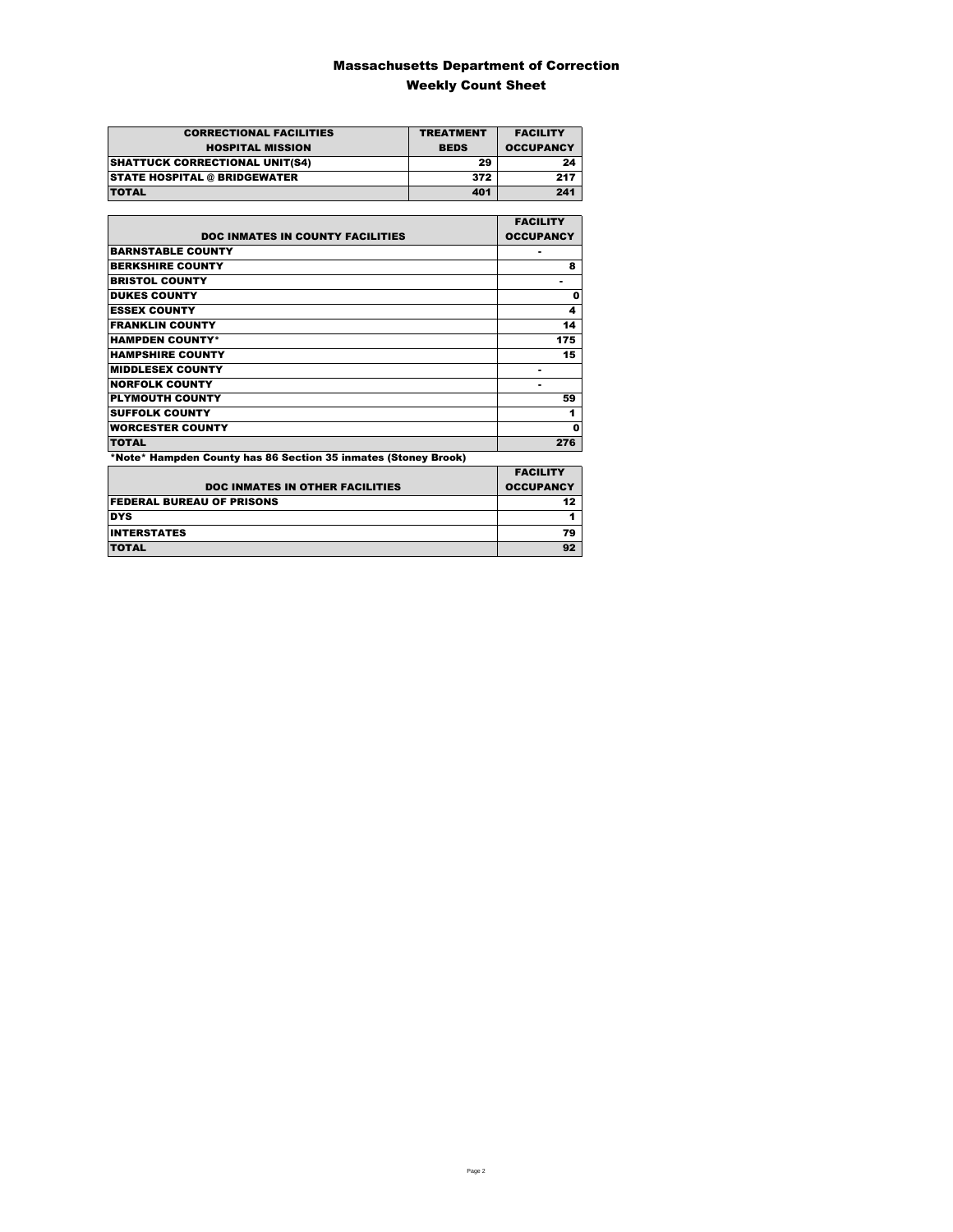#### **01/13/20**

| <b>COUNTY</b>         | <b>SECURITY LEVEL</b>                 |                                |                                 |                |                                |                            |                                  |                             |                                     |                   | ΤΟΤΑΙ                        |                          |
|-----------------------|---------------------------------------|--------------------------------|---------------------------------|----------------|--------------------------------|----------------------------|----------------------------------|-----------------------------|-------------------------------------|-------------------|------------------------------|--------------------------|
| <b>BARNSTABLE</b>     | <b>TYPE</b>                           |                                | <b>MAXIMUM</b>                  | <b>MEDIUM</b>  |                                | <b>MINIMUM</b>             |                                  | <b>PRE-RELEASE</b>          |                                     | <b>TOTAL</b>      |                              |                          |
|                       |                                       | <b>MALE</b>                    | <b>FEMALE</b>                   | <b>MALE</b>    | <b>FEMALE</b>                  | <b>MALE</b>                | <b>FEMALE</b>                    | <b>MALE</b>                 | <b>FEMALE</b>                       | <b>MALE</b>       | <b>FEMALE</b>                | <b>FACILITY</b>          |
|                       | <b>COUNTY</b>                         | 0                              | $\mathbf{0}$                    | 139            | 10                             | $\mathbf{0}$               | $\mathbf 0$                      | $\mathbf 0$                 | 0                                   | 139               | 10                           | 149                      |
| <b>HOUSE OF</b>       | <b>STATE</b>                          | 0                              | $\mathbf 0$                     | $\Omega$       | 0                              | $\mathbf 0$                | $\mathbf 0$                      | $\mathbf 0$                 | $\Omega$                            | 0                 | 0                            | 0                        |
| <b>CORRECTION</b>     | <b>FEDERAL</b>                        | $\mathbf{0}$                   | 0                               | $\Omega$       | 0                              | $\mathbf{0}$               | 0                                | $\mathbf 0$                 | 0                                   | 0                 | 0                            | $\mathbf 0$              |
|                       | <b>TOTAL</b><br><b>COUNTY</b>         | $\overline{0}$<br>$\mathbf{0}$ | $\overline{0}$<br>$\mathbf{0}$  | 139<br>117     | 10<br>15                       | $\overline{0}$<br>$\Omega$ | $\overline{0}$<br>$\overline{0}$ | $\overline{0}$<br>$\Omega$  | $\overline{0}$<br>$\Omega$          | 139<br>117        | 10<br>15                     | 149<br>132               |
| <b>JAIL</b>           | <b>OTHER COUNTY</b>                   | $\mathbf 0$                    | 0                               | 7              | 1                              | $\mathbf{0}$               | $\mathbf 0$                      | $\mathbf 0$                 | $\mathbf{0}$                        | 7                 | 1                            | 8                        |
|                       | <b>FEDERAL</b>                        | $\mathbf{0}$                   | $\mathbf{0}$                    | $\Omega$       | $\mathbf 0$                    | $\Omega$                   | $\mathbf{0}$                     | $\mathbf 0$                 | $\Omega$                            | $\Omega$          | $\Omega$                     | $\mathbf 0$              |
|                       | <b>TOTAL</b>                          | $\overline{0}$                 | $\overline{0}$                  | 124            | 15                             | $\overline{0}$             | $\overline{0}$                   | $\overline{0}$              | $\overline{0}$                      | 124               | 16                           | 140                      |
|                       | <b>FACILITY TOTAL</b>                 | 0                              | 0                               | 263            | 26                             | 0                          | 0                                | 0                           | 0                                   | 263               | 26                           | 289                      |
|                       |                                       |                                |                                 |                |                                |                            |                                  |                             |                                     |                   |                              |                          |
| <b>BERKSHIRE</b>      | <b>TYPE</b>                           | <b>MALE</b>                    | <b>MAXIMUM</b><br><b>FEMALE</b> | <b>MALE</b>    | <b>MEDIUM</b><br><b>FEMALE</b> | <b>MALE</b>                | <b>MINIMUM</b><br><b>FEMALE</b>  | <b>MALE</b>                 | <b>PRE-RELEASE</b><br><b>FEMALE</b> | <b>MALE</b>       | <b>TOTAL</b>                 | <b>FEMALE FACILITY</b>   |
|                       | <b>COUNTY</b>                         | 0                              | 0                               | 111            | 0                              | 0                          | $\mathbf 0$                      | 0                           | $\mathbf{0}$                        | 111               | 0                            | 111                      |
| <b>HOUSE OF</b>       | <b>STATE</b>                          | 0                              | 0                               | 8              | $\mathbf 0$                    | $\mathbf 0$                | $\mathbf 0$                      | $\mathbf 0$                 | $\mathbf{0}$                        | 8                 | $\Omega$                     | 8                        |
| <b>CORRECTION</b>     | <b>FEDERAL</b>                        | 0                              | 0                               | $\Omega$       | $\mathbf 0$                    | $\Omega$                   | $\bf{0}$                         | $\mathbf{0}$                | 0                                   | $\Omega$          | $\Omega$                     | $\mathbf 0$              |
|                       | <b>TOTAL</b>                          | $\overline{0}$                 | $\overline{0}$                  | 119            | $\overline{0}$                 | $\overline{0}$             | $\overline{0}$                   | $\overline{0}$              | $\overline{0}$                      | 119               | $\overline{0}$               | 119                      |
|                       | <b>COUNTY</b>                         | $\bf{0}$                       | $\mathbf 0$                     | 87             | $\mathbf 0$                    | $\mathbf 0$                | $\bf{0}$                         | $\mathbf 0$                 | 0                                   | 87                | $\mathbf{0}$                 | 87                       |
| <b>JAIL</b>           | <b>OTHER COUNTY</b><br><b>FEDERAL</b> | $\bf{0}$<br>$\mathbf{0}$       | $\mathbf 0$<br>$\mathbf 0$      | 0<br>$\Omega$  | 0<br>$\mathbf 0$               | $\Omega$<br>$\mathbf 0$    | 0<br>$\mathbf 0$                 | $\mathbf 0$<br>$\mathbf{0}$ | 0<br>$\mathbf{0}$                   | 0<br>$\Omega$     | $\Omega$<br>$\mathbf{0}$     | 0<br>$\mathbf 0$         |
|                       | <b>TOTAL</b>                          | $\overline{0}$                 | $\mathbf{0}$                    | 87             | $\overline{0}$                 | $\mathbf{0}$               | $\overline{0}$                   | $\mathbf{0}$                | $\overline{0}$                      | 87                | $\overline{0}$               | 87                       |
|                       | <b>FACILITY TOTAL</b>                 | 0                              | 0                               | 206            | 0                              | 0                          | Ō                                | 0                           | 0                                   | 206               | 0                            | 206                      |
|                       |                                       |                                |                                 |                |                                |                            |                                  |                             |                                     |                   |                              |                          |
| <b>BRISTOL</b>        | <b>TYPE</b>                           |                                | <b>MAXIMUM</b>                  |                | <b>MEDIUM</b>                  |                            | <b>MINIMUM</b>                   |                             | <b>PRE-RELEASE</b>                  |                   | <b>TOTAL</b>                 |                          |
| <b>Ash Street</b>     |                                       | <b>MALE</b>                    | <b>FEMALE</b>                   | <b>MALE</b>    | <b>FEMALE</b>                  | <b>MALE</b>                | <b>FEMALE</b>                    | <b>MALE</b>                 | <b>FEMALE</b>                       | <b>MALE</b>       | <b>FEMALE</b>                | <b>FACILITY</b>          |
| <b>HOUSE OF</b>       | <b>COUNTY</b><br><b>STATE</b>         | 0<br>0                         | 0<br>$\mathbf{0}$               | 18<br>0        | 0<br>0                         | 0<br>$\mathbf 0$           | $\mathbf 0$<br>$\mathbf 0$       | 0<br>$\mathbf{0}$           | $\mathbf{0}$<br>0                   | 18<br>0           | 0<br>$\mathbf{0}$            | 18<br>0                  |
| <b>CORRECTION</b>     | <b>FEDERAL</b>                        | $\mathbf 0$                    | $\mathbf{0}$                    | 0              | $\mathbf 0$                    | $\mathbf{0}$               | $\mathbf{0}$                     | $\mathbf{0}$                | 0                                   | 0                 | $\mathbf{0}$                 | $\mathbf 0$              |
|                       | <b>TOTAL</b>                          | $\overline{0}$                 | $\overline{0}$                  | 18             | $\overline{0}$                 | $\overline{0}$             | $\overline{0}$                   | $\overline{0}$              | $\overline{0}$                      | 18                | $\overline{0}$               | 18                       |
|                       | <b>COUNTY</b>                         | $\mathbf{0}$                   | $\mathbf 0$                     | 127            | $\mathbf 0$                    | $\mathbf{0}$               | $\mathbf{0}$                     | $\mathbf 0$                 | 0                                   | 127               | $\Omega$                     | 127                      |
| <b>JAIL</b>           | <b>OTHER COUNTY</b>                   | 0                              | 0                               | 0              | 0                              | $\mathbf{0}$               | $\mathbf 0$                      | $\mathbf 0$                 | $\mathbf{0}$                        | 0                 | $\mathbf{0}$                 | 0                        |
|                       | <b>FEDERAL</b>                        | $\mathbf 0$                    | $\mathbf{0}$                    | 0              | $\mathbf{0}$                   | $\mathbf 0$                | $\mathbf{0}$                     | $\mathbf{0}$                | 0                                   | $\overline{0}$    | $\mathbf{0}$                 | $\mathbf 0$              |
|                       | <b>TOTAL</b><br><b>FACILITY TOTAL</b> | $\overline{0}$<br>0            | $\overline{0}$<br>0             | 127<br>145     | $\overline{0}$<br>0            | $\overline{0}$<br>0        | $\overline{0}$<br>0              | $\mathbf 0$<br>0            | $\overline{0}$<br>$\mathbf{0}$      | 127<br>145        | $\overline{0}$<br>0          | 127<br>145               |
|                       |                                       |                                |                                 |                |                                |                            |                                  |                             |                                     |                   |                              |                          |
| <b>BRISTOL</b>        | <b>TYPE</b>                           |                                | <b>MAXIMUM</b>                  |                | <b>MEDIUM</b>                  |                            | <b>MINIMUM</b>                   |                             | <b>PRE-RELEASE</b>                  |                   | <b>TOTAL</b>                 |                          |
| <b>Dartmouth</b>      |                                       | <b>MALE</b>                    | <b>FEMALE</b>                   | <b>MALE</b>    | <b>FEMALE</b>                  | <b>MALE</b>                | <b>FEMALE</b>                    | <b>MALE</b>                 | <b>FEMALE</b>                       | <b>MALE</b>       | <b>FEMALE</b>                | <b>FACILITY</b>          |
| <b>HOUSE OF</b>       | <b>COUNTY</b><br><b>STATE</b>         | 0<br>0                         | 0<br>$\mathbf{0}$               | 244<br>C       | 0                              | 0<br>$\mathbf 0$           | 0<br>$\mathbf 0$                 | 0<br>$\mathbf{0}$           | 0<br>0                              | 244<br>0          | 0                            | 245<br>0                 |
| <b>CORRECTION</b>     | <b>FEDERAL</b>                        | $\mathbf{0}$                   | $\mathbf 0$                     | $\Omega$       | 0                              | 0                          | $\mathbf 0$                      | $\mathbf 0$                 | 0                                   | $\overline{0}$    | 0                            | $\mathbf 0$              |
|                       | <b>TOTAL</b>                          | $\overline{0}$                 | $\overline{0}$                  | 244            | $\overline{1}$                 | $\overline{0}$             | $\overline{0}$                   | $\overline{0}$              | $\overline{0}$                      | 244               |                              | 245                      |
|                       | <b>COUNTY</b>                         | $\overline{0}$                 | 0                               | 346            | 22                             | $\overline{0}$             | $\overline{0}$                   | $\overline{0}$              | 0                                   | 346               | 22                           | 368                      |
| <b>JAIL</b>           | <b>OTHER COUNTY</b>                   | $\mathbf{0}$                   | $\mathbf{0}$                    | 139            | $\mathbf 0$                    | $\mathbf{0}$               | $\mathbf{0}$                     | $\mathbf{0}$                | $\overline{0}$                      | 139               | 0                            | 139                      |
|                       | <b>FEDERAL</b>                        | $\mathbf{0}$                   | $\mathbf{0}$                    | $\Omega$       | $\mathbf 0$                    | $\mathbf{0}$               | $\mathbf{0}$                     | $\mathbf{0}$                | $\overline{0}$                      | 0                 | 0                            | 0                        |
|                       | <b>TOTAL</b>                          | $\overline{0}$                 | $\mathbf 0$                     | 485            | 22                             | $\mathbf 0$                | $\overline{0}$                   | $\overline{0}$              | $\overline{0}$                      | 485               | 22                           | 507                      |
|                       | <b>FACILITY TOTAL</b>                 | Ō                              | O                               | 729            | 23                             | $\overline{\mathbf{0}}$    | $\overline{\mathbf{0}}$          | 0                           | $\mathbf 0$                         | 729               | 23                           | 752                      |
| <b>BRISTOL</b>        | <b>TYPE</b>                           |                                | <b>MAXIMUM</b>                  |                | <b>MEDIUM</b>                  |                            | <b>MINIMUM</b>                   |                             | <b>PRE-RELEASE</b>                  |                   | <b>TOTAL</b>                 |                          |
| <b>Women's Center</b> |                                       | <b>MALE</b>                    | <b>FEMALE</b>                   | <b>MALE</b>    | <b>FEMALE</b>                  | <b>MALE</b>                | <b>FEMALE</b>                    | <b>MALE</b>                 | <b>FEMALE</b>                       | <b>MALE</b>       |                              | <b>FEMALE FACILITY</b>   |
|                       | <b>COUNTY</b>                         | 0                              | 0                               | $\mathbf{0}$   | 18                             | 0                          | 4                                | 0                           | 0                                   | $\mathbf{0}$      | 22                           | 22                       |
| <b>SENTENCED</b>      | <b>STATE</b><br><b>FEDERAL</b>        | 0<br>$\Omega$                  | 0<br>0                          | $\Omega$       | 0<br>$\mathbf{0}$              | $\Omega$<br>$\Omega$       | $\mathbf{0}$<br>$\mathbf{0}$     | $\mathbf 0$<br>$\mathbf 0$  | 0<br>0                              | 0<br>0            | 0<br>$\Omega$                | $\mathbf 0$<br>0         |
|                       | <b>TOTAL</b>                          | $\overline{0}$                 | $\overline{0}$                  | $\mathbf{0}$   | 18                             | $\overline{0}$             | $\overline{4}$                   | $\overline{0}$              | $\overline{0}$                      | $\overline{0}$    | 22                           | 22                       |
|                       | <b>COUNTY</b>                         | 0                              | 0                               | 0              | 31                             | $\mathbf{0}$               | 0                                | $\mathbf{0}$                | $\mathbf{0}$                        | $\mathbf{0}$      | 31                           | 31                       |
| UNSENTENCED           | <b>INS</b>                            | 0                              | 0                               | $\overline{0}$ | 11                             | 0                          | 0                                | 0                           | 0                                   | 0                 | 11                           | 11                       |
|                       | <b>FEDERAL</b>                        | $\mathbf 0$                    | 0                               | $\mathbf 0$    | $\mathbf{0}$                   | $\mathbf 0$                | $\mathbf 0$                      | $\mathbf 0$                 | $\overline{0}$                      | $\mathbf 0$       | 0                            | 0                        |
|                       | <b>TOTAL</b>                          | $\mathbf{0}$                   | $\mathbf 0$                     | $\mathbf{0}$   | 42                             | $\mathbf{0}$               | $\mathbf 0$                      | $\mathbf 0$                 | $\overline{0}$                      | $\mathbf{0}$      | 42                           | 42                       |
|                       | <b>FACILITY TOTAL</b>                 | $\mathbf 0$                    | 0                               | 0              | 60                             | $\mathbf{0}$               | 4                                | 0                           | $\mathbf 0$                         | $\mathbf 0$       | 64                           | 64                       |
| <b>DUKES</b>          | <b>TYPE</b>                           |                                | MAXIMUM                         |                | <b>MEDIUM</b>                  |                            | <b>MINIMUM</b>                   |                             | <b>PRE-RELEASE</b>                  |                   | <b>TOTAL</b>                 |                          |
|                       |                                       | <b>MALE</b>                    | <b>FEMALE</b>                   | <b>MALE</b>    | <b>FEMALE</b>                  | <b>MALE</b>                | <b>FEMALE</b>                    | <b>MALE</b>                 | <b>FEMALE</b>                       | <b>MALE</b>       |                              | <b>FEMALE   FACILITY</b> |
|                       | <b>COUNTY</b>                         | 5                              | 0                               |                | 0                              | 6                          | 0                                | 0                           | 0                                   | 15                | 0                            | 15                       |
| <b>HOUSE OF</b>       | STATE                                 | 0                              | 0                               | 0              | 0                              | $\mathbf 0$                | 0                                | 0                           | 0                                   | 0                 | 0                            | 0                        |
| <b>CORRECTION</b>     | <b>FEDERAL</b>                        | 0                              | $\mathbf{0}$                    | $\mathbf 0$    | 0                              | 0                          | $\mathbf{0}$                     | 0                           | $\mathbf{0}$                        | $\Omega$          | $\mathbf{0}$                 | $\pmb{0}$                |
|                       | <b>TOTAL</b>                          | 5<br>$\pmb{0}$                 | $\pmb{0}$<br>$\mathbf{0}$       | 4<br>0         | $\mathbf{0}$<br>$\mathbf{0}$   | 6<br>$\mathbf 0$           | $\mathbf 0$<br>$\mathbf{0}$      | $\mathbf 0$<br>$\mathbf{0}$ | $\overline{0}$<br>0                 | 15<br>$\mathbf 0$ | $\mathbf{0}$<br>$\mathbf{0}$ | 15<br>$\overline{0}$     |
| JAIL                  | <b>COUNTY</b><br><b>OTHER COUNTY</b>  | 0                              | $\mathbf{0}$                    | $\mathbf{0}$   | 0                              | $\mathbf 0$                | $\mathbf{0}$                     | $\mathbf{0}$                | $\mathbf{0}$                        | 0                 | 0                            | 0                        |
|                       | <b>FEDERAL</b>                        | 0                              | $\mathbf{0}$                    | 0              | $\mathbf{0}$                   | $\mathbf 0$                | 0                                | $\mathbf{0}$                | 0                                   | 0                 | 0                            | $\mathbf 0$              |
|                       |                                       |                                |                                 |                |                                |                            |                                  |                             |                                     |                   |                              |                          |
|                       | <b>TOTAL</b>                          | $\overline{0}$                 | $\overline{0}$                  | $\mathbf 0$    | $\overline{\mathbf{0}}$        | $\overline{0}$             | $\overline{0}$                   | $\overline{0}$              | $\mathbf 0$                         | $\overline{0}$    | $\mathbf{0}$                 | $\overline{0}$<br>15     |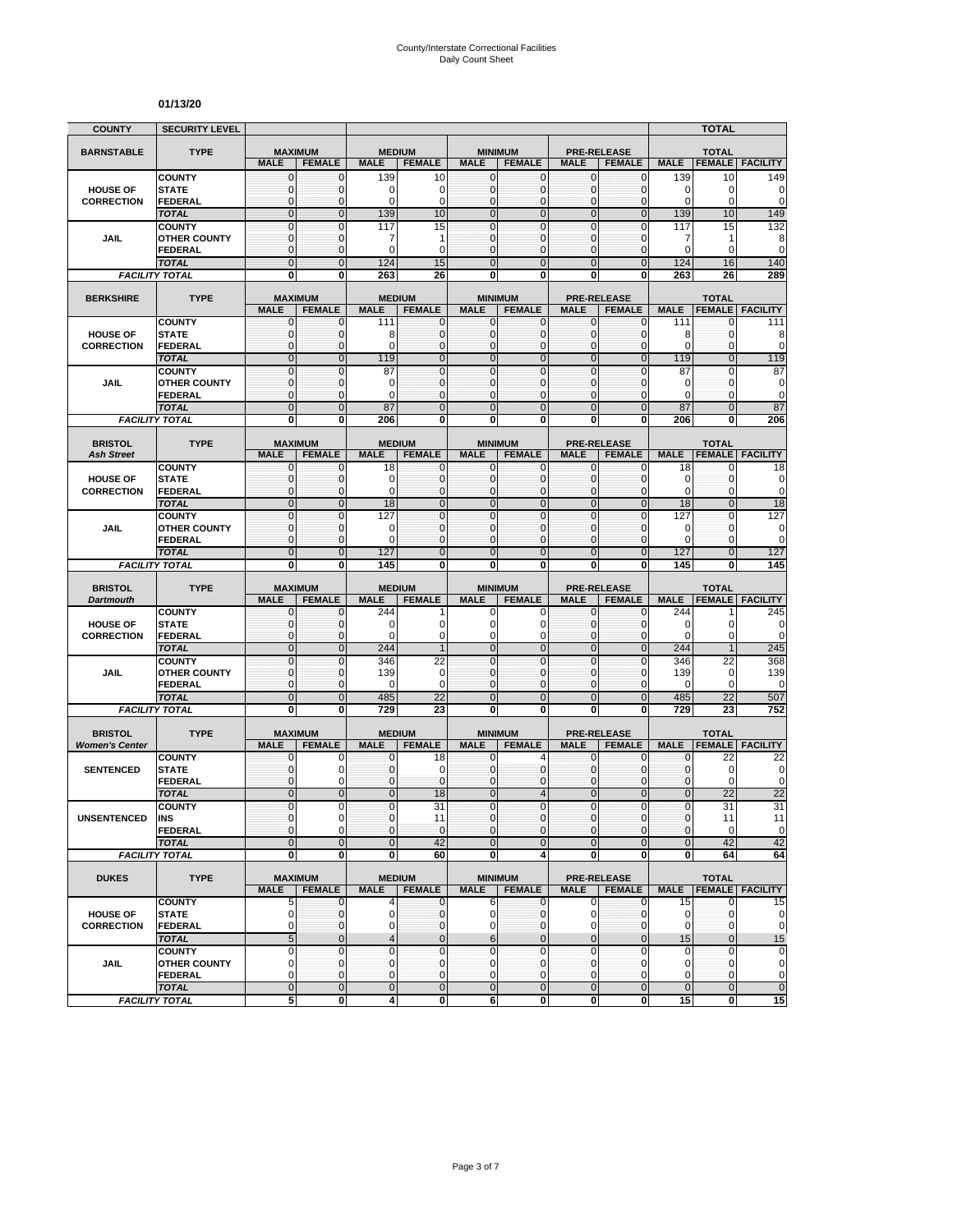## County/Interstate Correctional Facilities Daily Count Sheet

| <b>ESSEX</b>                   | <b>TYPE</b>                          |                                | <b>MAXIMUM</b>                  | <b>MEDIUM</b> |                                | <b>MINIMUM</b>                |                                 |                                | <b>PRE-RELEASE</b>                  |              | <b>TOTAL</b>                           |                 |
|--------------------------------|--------------------------------------|--------------------------------|---------------------------------|---------------|--------------------------------|-------------------------------|---------------------------------|--------------------------------|-------------------------------------|--------------|----------------------------------------|-----------------|
| <b>Middleton</b>               |                                      | <b>MALE</b>                    | <b>FEMALE</b>                   | <b>MALE</b>   | <b>FEMALE</b>                  | <b>MALE</b>                   | <b>FEMALE</b>                   | <b>MALE</b>                    | <b>FEMALE</b>                       | <b>MALE</b>  | <b>FEMALE</b>                          | <b>FACILITY</b> |
|                                | <b>COUNTY</b>                        | 0                              | 0                               | 316           | 0                              | 0                             | 0                               | 0                              |                                     | 316          |                                        | 316             |
| <b>HOUSE OF</b>                | <b>STATE</b>                         | 0                              | $\mathbf{0}$                    | 0             | $\mathbf{0}$                   | $\mathbf{0}$                  | $\mathbf{0}$                    | $\mathbf{0}$                   | $\Omega$                            | $\Omega$     | 0                                      | 0               |
| <b>CORRECTION</b>              | FEDERAL                              | 0                              | $\mathbf 0$                     | $\Omega$      | $\mathbf{0}$                   | $\mathbf{0}$                  | 0                               | $\mathbf 0$                    | $\Omega$<br>$\Omega$                | $\Omega$     | 0                                      | 0               |
|                                | <b>TOTAL</b>                         | $\mathbf{0}$<br>$\overline{0}$ | $\mathbf 0$<br>$\overline{0}$   | 316<br>714    | $\mathbf{0}$                   | $\mathbf 0$<br>$\overline{0}$ | $\mathbf{0}$<br>$\overline{0}$  | $\mathbf{0}$<br>$\overline{0}$ |                                     | 316<br>714   | $\mathbf 0$                            | 316<br>735      |
| JAIL                           | <b>COUNTY</b><br><b>OTHER COUNTY</b> | $\mathbf 0$                    | $\mathbf 0$                     | O             | 21<br>0                        | $\mathbf 0$                   | 0                               | $\mathbf 0$                    | 0<br>0                              | 0            | 21<br>0                                | 0               |
|                                | <b>FEDERAL</b>                       | $\mathbf 0$                    | $\mathbf{0}$                    | $\Omega$      | 0                              | $\mathbf{0}$                  | 0                               | $\mathbf 0$                    | $\Omega$                            | $\Omega$     | 0                                      | 0               |
|                                | <b>TOTAL</b>                         | $\overline{0}$                 | $\overline{0}$                  | 714           | 21                             | $\Omega$                      | $\overline{0}$                  | $\mathbf{0}$                   | $\mathbf{0}$                        | 714          | 21                                     | 735             |
|                                | <b>FACILITY TOTAL</b>                | 0                              | 0                               | 1030          | 21                             | $\mathbf 0$                   | 0                               | 0                              | 0                                   | 1030         | 21                                     | 1051            |
|                                |                                      |                                |                                 |               |                                |                               |                                 |                                |                                     |              |                                        |                 |
| <b>ESSEX</b>                   | <b>TYPE</b>                          |                                | <b>MAXIMUM</b>                  |               | <b>MEDIUM</b>                  |                               | <b>MINIMUM</b>                  |                                | <b>PRE-RELEASE</b>                  |              | <b>TOTAL</b>                           |                 |
| W.I.T.                         |                                      | <b>MALE</b>                    | <b>FEMALE</b>                   | <b>MALE</b>   | <b>FEMALE</b>                  | <b>MALE</b>                   | <b>FEMALE</b>                   | <b>MALE</b>                    | <b>FEMALE</b>                       | <b>MALE</b>  | <b>FEMALE</b>                          | <b>FACILITY</b> |
|                                | <b>COUNTY</b>                        | 0                              | 0                               | O             | 0                              | $\mathbf 0$                   | 0                               | 0                              | 28                                  | 0            | 28                                     | 28              |
| <b>SENTENCED</b>               | <b>STATE</b>                         | 0                              | $\mathbf{0}$                    | $\Omega$      | 0                              | $\mathbf{0}$                  | 0                               | $\mathbf{0}$                   | $\Omega$                            | 0            | 0                                      | 0               |
|                                | <b>FEDERAL</b>                       | $\mathbf{0}$                   | $\mathbf 0$                     | $\Omega$      | $\mathbf{0}$                   | $\mathbf 0$                   | 0                               | $\mathbf 0$                    | $\Omega$                            | 0            | $\Omega$                               | 0               |
|                                | <b>TOTAL</b>                         | $\overline{0}$                 | $\overline{0}$                  | $\Omega$      | $\mathbf{0}$                   | $\mathbf{0}$                  | $\overline{0}$                  | $\overline{0}$                 | 28                                  | $\mathbf{0}$ | 28                                     | 28              |
|                                | <b>FACILITY TOTAL</b>                | Ō                              | 0                               | $\mathbf 0$   | 0                              | 0                             | 0                               | 0                              | 28                                  | 0            | 28                                     | 28              |
| <b>ESSEX</b>                   | <b>TYPE</b>                          |                                | <b>MAXIMUM</b>                  |               | <b>MEDIUM</b>                  |                               | <b>MINIMUM</b>                  |                                | <b>PRE-RELEASE</b>                  |              | <b>TOTAL</b>                           |                 |
| LCAC                           |                                      | <b>MALE</b>                    | <b>FEMALE</b>                   | <b>MALE</b>   | <b>FEMALE</b>                  | <b>MALE</b>                   | <b>FEMALE</b>                   | <b>MALE</b>                    | <b>FEMALE</b>                       | <b>MALE</b>  | <b>FEMALE</b>                          | <b>FACILITY</b> |
|                                | <b>COUNTY</b>                        | 0                              | 0                               | 0             | 0                              | 213                           | 0                               | 0                              | O                                   | 213          | 0                                      | 213             |
| <b>HOUSE OF</b>                | <b>STATE</b>                         | $\mathbf{0}$                   | $\mathbf{0}$                    | 0             | 0                              | 4                             | 0                               | $\mathbf 0$                    | 0                                   | 4            | 0                                      | 4               |
| <b>CORRECTION</b>              | FEDERAL                              | $\mathbf{0}$                   | $\mathbf 0$                     | 0             | $\mathbf{0}$                   | $\mathbf 0$                   | $\mathbf{0}$                    | 1                              | 0                                   |              | 0                                      |                 |
|                                | <b>TOTAL</b>                         | $\mathbf{0}$                   | $\overline{0}$                  | $\mathbf{0}$  | $\mathbf{0}$                   | 217                           | $\mathbf{0}$                    | $\mathbf 1$                    | $\mathbf{0}$                        | 218          | $\mathbf{0}$                           | 218             |
|                                | <b>FACILITY TOTAL</b>                | Ō                              | 0                               | $\mathbf 0$   | 0                              | 217                           | Ō                               | 1                              | 0                                   | 218          | 0                                      | 218             |
|                                |                                      |                                |                                 |               |                                |                               |                                 |                                |                                     |              |                                        |                 |
| <b>FRANKLIN</b>                | <b>TYPE</b>                          |                                | <b>MAXIMUM</b>                  |               | <b>MEDIUM</b>                  |                               | <b>MINIMUM</b>                  |                                | <b>PRE-RELEASE</b>                  |              | <b>TOTAL</b>                           |                 |
|                                |                                      | <b>MALE</b>                    | <b>FEMALE</b>                   | <b>MALE</b>   | <b>FEMALE</b>                  | <b>MALE</b>                   | <b>FEMALE</b>                   | <b>MALE</b>                    | <b>FEMALE</b>                       | <b>MALE</b>  | <b>FEMALE</b>                          | <b>FACILITY</b> |
|                                | <b>COUNTY</b>                        | 0                              | $\mathbf 0$                     | 70            |                                | 0                             | 0                               | 0                              | C                                   | 70           |                                        | 77              |
| <b>HOUSE OF</b>                | OTHER - VT                           | 0                              | 0                               | 0             | 0                              | $\mathbf{0}$                  | 0                               | 0                              | $\Omega$                            | 0            | 0                                      | 0               |
| <b>CORRECTION</b>              | <b>STATE</b>                         | 0                              | $\mathbf 0$                     | 11            | 3                              | 0                             | 0                               | $\mathbf 0$                    | 0                                   | 11           | 3                                      | 14              |
|                                | <b>FEDERAL</b>                       | 0                              | $\mathbf{0}$                    | 0             | $\mathbf 0$                    | $\Omega$                      | 0                               | 0                              | $\Omega$                            | 0            | 0                                      | $\mathbf 0$     |
|                                | <b>TOTAL</b>                         | $\overline{0}$                 | $\overline{0}$                  | 81            | 10                             | $\overline{0}$                | $\overline{0}$                  | $\overline{0}$                 | $\mathbf{0}$                        | 81           | 10                                     | 91              |
|                                | <b>COUNTY</b>                        | $\overline{0}$                 | 0                               | 70            | 12                             | $\mathbf{0}$                  | $\overline{0}$                  | 0                              | $\Omega$                            | 70           | 12                                     | 82              |
| JAIL                           | <b>OTHER COUNTY</b>                  | $\mathbf{0}$                   | $\mathbf 0$                     | 18            | 0                              | 0                             | 0                               | $\mathbf 0$                    | 0                                   | 18           | 0                                      | 18              |
|                                | <b>FEDERAL</b>                       | $\mathbf 0$                    | $\mathbf 0$                     | 1             | $\mathbf 0$                    | $\mathbf 0$                   | $\mathbf 0$                     | $\mathbf{0}$                   | 0                                   | 1            | 0                                      |                 |
|                                | <b>TOTAL</b>                         | $\overline{0}$                 | $\overline{0}$                  | 89            | 12                             | $\mathbf 0$                   | $\mathbf 0$                     | $\overline{0}$                 | $\Omega$                            | 89           | 12                                     | 101             |
|                                | <b>FACILITY TOTAL</b>                | Ō                              | 0                               | 170           | 22                             | 0                             | Ō                               | 0                              | 0                                   | 170          | 22                                     | 192             |
| <b>HAMPDEN</b>                 | <b>TYPE</b>                          |                                | <b>MAXIMUM</b>                  | <b>MEDIUM</b> |                                | <b>MINIMUM</b>                |                                 |                                | <b>PRE-RELEASE</b>                  |              | <b>TOTAL</b>                           |                 |
| <b>HOC/JAIL</b>                |                                      | <b>MALE</b>                    | <b>FEMALE</b>                   | <b>MALE</b>   | <b>FEMALE</b>                  | <b>MALE</b>                   | <b>FEMALE</b>                   | <b>MALE</b>                    | <b>FEMALE</b>                       | <b>MALE</b>  | <b>FEMALE FACILITY</b>                 |                 |
|                                | <b>COUNTY</b>                        | $\mathbf{0}$                   | 0                               | 235           | 0                              | 48                            | 0                               | $\Omega$                       | $\Omega$                            | 283          | 0                                      | 283             |
| <b>HOUSE OF</b>                | <b>STATE</b>                         | 0                              | 0                               | 35            | 0                              | 30                            | 0                               | 13                             | $\Omega$                            | 78           | 0                                      | 78              |
| <b>CORRECTION</b>              | <b>STATE - ELMO</b>                  | 0                              | 0                               | $\mathbf{0}$  | $\mathbf{0}$                   | $\mathbf 0$                   | 0                               | 0                              | O                                   | $\Omega$     | 0                                      | 0               |
|                                | <b>FEDERAL</b>                       | 0                              | 0                               | O             | 0                              | $\Omega$                      | 0                               | 0                              | 0                                   | 0            | 0                                      | $\mathbf 0$     |
|                                | <b>TOTAL</b>                         | $\overline{0}$                 | $\overline{0}$                  | 270           | $\overline{0}$                 | 78                            | $\overline{0}$                  | 13                             | $\Omega$                            | 361          | $\overline{0}$                         | 361             |
|                                | <b>COUNTY</b>                        | $\mathbf{0}$                   | $\mathbf 0$                     | 420           | 0                              | $\mathbf 0$                   | $\mathbf{0}$                    | $\mathbf 0$                    | $\Omega$                            | 420          | 0                                      | 420             |
| JAIL                           | <b>OTHER COUNTY</b>                  | $\mathbf{0}$                   | $\mathbf 0$                     | $\Omega$      | $\mathbf{0}$                   | 0                             | 0                               | $\mathbf{0}$                   | 0                                   | 0            | 0                                      | 0               |
|                                | <b>FEDERAL</b>                       | 0                              | 0                               | 6             | $\mathbf{0}$                   | 1                             | 0                               | 0                              | $\Omega$                            | 6            | 0                                      | 6               |
|                                | <b>TOTAL</b>                         | $\overline{0}$                 | $\overline{0}$                  | 426           | $\overline{0}$                 | $\mathbf{1}$                  | $\overline{0}$                  | $\overline{0}$                 | $\mathbf{0}$                        | 426          | $\mathbf 0$                            | 426             |
|                                | <b>FACILITY TOTAL</b>                | 0                              | 0                               | 696           | 0                              | 79                            | 0                               | 13                             | 0                                   | 787          | 0                                      | 787             |
|                                |                                      |                                |                                 |               |                                |                               |                                 |                                |                                     |              |                                        |                 |
| <b>HAMPDEN</b><br><b>WMCAC</b> | <b>TYPE</b>                          | <b>MALE</b>                    | <b>MAXIMUM</b><br><b>FEMALE</b> | <b>MALE</b>   | <b>MEDIUM</b><br><b>FEMALE</b> | <b>MALE</b>                   | <b>MINIMUM</b><br><b>FEMALE</b> | <b>MALE</b>                    | <b>PRE-RELEASE</b><br><b>FEMALE</b> | <b>MALE</b>  | <b>TOTAL</b><br><b>FEMALE FACILITY</b> |                 |
|                                | <b>COUNTY</b>                        | $\Omega$                       |                                 | $\Omega$      | $\Omega$                       | 71                            | 18 <sup>1</sup>                 | $\Omega$                       |                                     | 71           | 18                                     | 89              |
| <b>HOUSE OF</b>                | <b>STATE</b>                         | 0                              | $\mathbf{0}$                    | $\mathbf 0$   | 0                              | $\mathbf 0$                   | 0                               | 0                              | $\mathbf{0}$                        | 0            | 0                                      | $\pmb{0}$       |
| <b>CORRECTION</b>              | <b>FEDERAL</b>                       | $\mathbf 0$                    | 0                               | $\mathbf{0}$  | 0                              | 0                             | 0                               | $\mathbf{0}$                   | 0                                   | 0            | 0                                      | 0               |
|                                | <b>TOTAL</b>                         | $\overline{0}$                 | $\mathbf 0$                     | $\mathbf 0$   | $\overline{0}$                 | 71                            | 18                              | $\mathbf 0$                    | $\mathbf 0$                         | 71           | 18                                     | 89              |
|                                | <b>FACILITY TOTAL</b>                | 0                              | $\mathbf 0$                     | 0             | $\mathbf{0}$                   | 71                            | 18                              | 0                              | $\mathbf 0$                         | 71           | 18                                     | 89              |
|                                |                                      |                                |                                 |               |                                |                               |                                 |                                |                                     |              |                                        |                 |
| <b>HAMPDEN</b>                 | <b>TYPE</b>                          |                                | <b>MAXIMUM</b>                  |               | <b>MEDIUM</b>                  |                               | <b>MINIMUM</b>                  |                                | PRE-RELEASE                         |              | <b>TOTAL</b>                           |                 |
| <b>Women's Center</b>          |                                      | <b>MALE</b>                    | <b>FEMALE</b>                   | <b>MALE</b>   | <b>FEMALE</b>                  | <b>MALE</b>                   | <b>FEMALE</b>                   | <b>MALE</b>                    | <b>FEMALE</b>                       | <b>MALE</b>  | <b>FEMALE</b>                          | <b>FACILITY</b> |
|                                | <b>COUNTY</b>                        | 0                              | 0                               | 0             | 37                             | 0                             | 13                              | 0                              | 0                                   | 0            | 50                                     | 50              |
| <b>HOUSE OF</b>                | <b>STATE</b>                         | 0                              | 0                               | 0             | 6                              | $\mathbf 0$                   | 1                               | $\mathbf 0$                    | 3                                   | 0            | 10                                     | 10              |
|                                | <b>FEDERAL</b>                       | 0                              | 0                               | $\mathbf{0}$  | 0                              | $\mathbf{0}$                  | 0                               | $\mathbf{0}$                   | $\mathbf 0$                         | 0            | 0                                      | 0               |
|                                | <b>TOTAL</b>                         | $\overline{0}$                 | $\overline{0}$                  | $\mathbf 0$   | 43                             | $\overline{0}$                | 14                              | $\overline{0}$                 | 3                                   | $\mathbf 0$  | 60                                     | 60              |
|                                | <b>COUNTY</b>                        | 0                              | $\mathbf 0$                     | $\mathbf{0}$  | 90                             | $\mathbf{0}$                  | 0                               | $\mathbf{0}$                   | $\mathbf{0}$                        | $\mathbf{0}$ | 90                                     | 90              |
| JAIL                           | <b>OTHER COUNTY</b>                  | $\mathbf{0}$                   | 0                               | $\mathbf{0}$  | 0                              | $\mathbf{0}$                  | $\mathbf{0}$                    | 0                              | $\mathbf{0}$                        | 0            | 0                                      | 0               |
|                                | <b>FEDERAL</b>                       | 0                              | 0                               | $\mathbf{0}$  | 0                              | $\mathbf 0$                   | 0                               | 0                              | 0                                   | 0            | 0                                      | 0               |
|                                | <b>TOTAL</b>                         | $\mathbf 0$                    | $\mathbf 0$                     | $\mathbf 0$   | 90                             | $\mathbf 0$                   | $\mathbf 0$                     | $\mathbf 0$                    | $\mathbf 0$                         | $\pmb{0}$    | 90                                     | 90              |
|                                | <b>FACILITY TOTAL</b>                | O                              | $\mathbf{0}$                    | ō             | 157                            | $\mathbf{0}$                  | 14                              | 0                              | 3                                   | $\mathbf 0$  | 150                                    | 150             |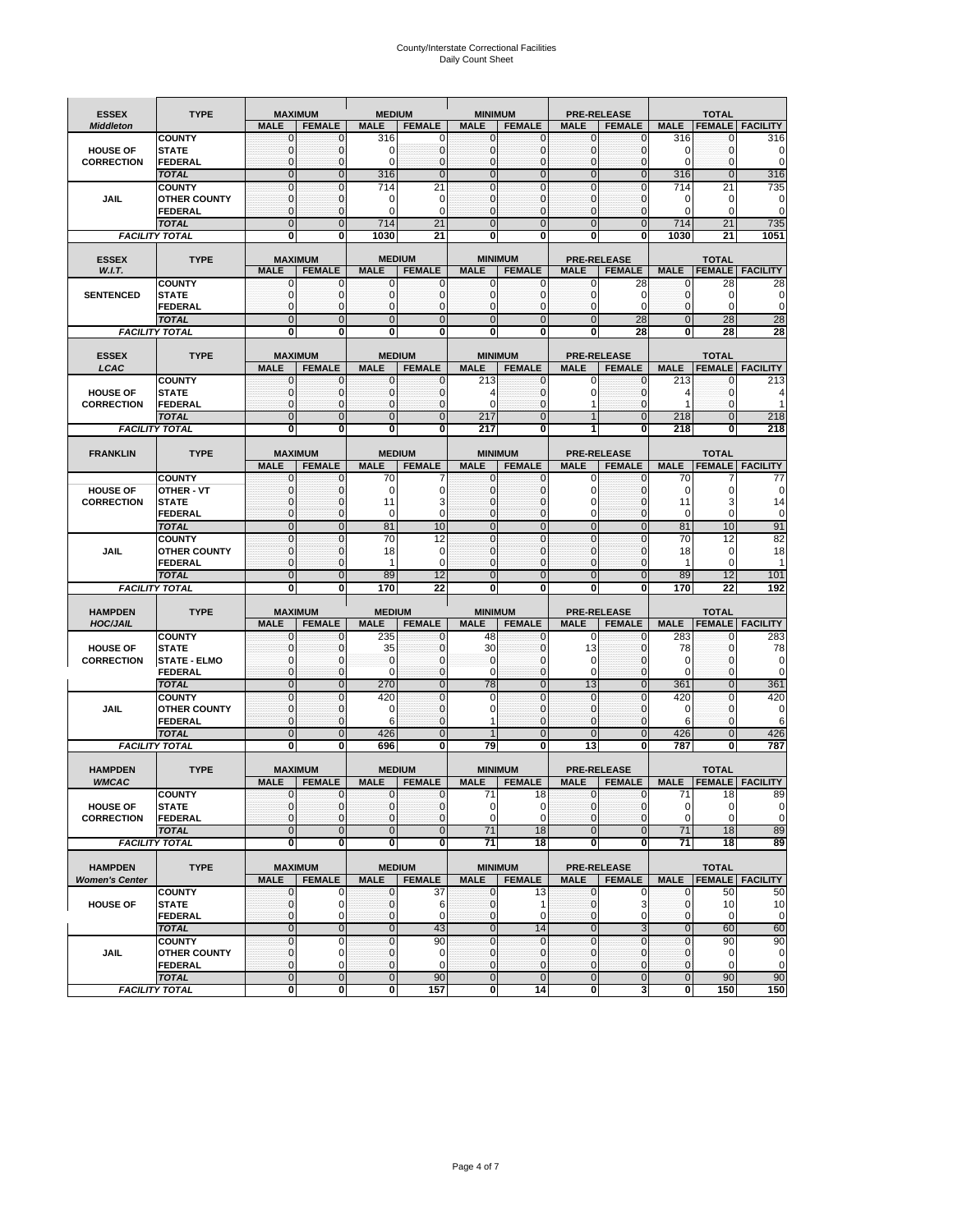# County/Interstate Correctional Facilities Daily Count Sheet

| <b>HAMPSHIRE</b>                     | <b>TYPE</b>                                                            |                                                             | <b>MAXIMUM</b>                                             |                                          | <b>MEDIUM</b>                                      |                                                   | <b>MINIMUM</b>                                                 | <b>PRE-RELEASE</b>                   |                                                              |                                                  | <b>TOTAL</b>                                              |                                                        |
|--------------------------------------|------------------------------------------------------------------------|-------------------------------------------------------------|------------------------------------------------------------|------------------------------------------|----------------------------------------------------|---------------------------------------------------|----------------------------------------------------------------|--------------------------------------|--------------------------------------------------------------|--------------------------------------------------|-----------------------------------------------------------|--------------------------------------------------------|
|                                      |                                                                        | <b>MALE</b>                                                 | <b>FEMALE</b>                                              | <b>MALE</b>                              | <b>FEMALE</b>                                      | <b>MALE</b>                                       | <b>FEMALE</b>                                                  | <b>MALE</b>                          | <b>FEMALE</b>                                                | <b>MALE</b>                                      | <b>FEMALE</b>                                             | <b>FACILITY</b>                                        |
| <b>HOUSE OF</b><br><b>CORRECTION</b> | <b>COUNTY</b><br><b>STATE</b><br>FEDERAL                               | $\mathbf{0}$<br>0<br>0                                      | 0<br>$\mathbf 0$<br>$\mathbf{0}$                           | 64<br>E<br>$\Omega$                      | 0<br>0<br>0                                        | 29<br>7<br>$\mathbf 0$                            | $\mathbf{0}$<br>0<br>$\mathbf{0}$                              | 2<br>3<br>0                          | 0<br>$\mathbf{0}$<br>$\mathbf{0}$                            | 95<br>15<br>0                                    | 0<br>$\mathbf 0$<br>$\mathbf{0}$                          | 95<br>15<br>0                                          |
| JAIL                                 | <b>TOTAL</b><br><b>COUNTY</b><br><b>OTHER COUNTY</b><br><b>FEDERAL</b> | $\mathbf 0$<br>$\mathbf{0}$<br>$\mathbf{0}$<br>$\mathbf{0}$ | $\pmb{0}$<br>$\overline{0}$<br>$\mathbf{0}$<br>$\mathbf 0$ | 69<br>96<br>0<br>4                       | $\mathbf 0$<br>0<br>$\mathbf{O}$<br>$\mathbf 0$    | 36<br>0<br>$\mathbf 0$<br>$\mathbf 0$             | $\mathbf{0}$<br>$\mathbf{0}$<br>$\mathbf{0}$<br>$\mathbf{0}$   | 5<br>$\mathbf 0$<br>0<br>$\mathbf 0$ | $\mathbf{0}$<br>$\mathbf{0}$<br>$\mathbf{0}$<br>$\mathbf{0}$ | 110<br>96<br>0<br>4                              | $\mathbf 0$<br>$\mathbf 0$<br>$\mathbf{0}$<br>$\mathbf 0$ | 110<br>96<br>0<br>4                                    |
|                                      | <b>TOTAL</b><br><b>FACILITY TOTAL</b>                                  | $\Omega$<br>$\bf{0}$                                        | $\mathbf{0}$<br>Ō                                          | 100<br>169                               | $\Omega$<br>0                                      | $\Omega$<br>36                                    | $\Omega$<br>$\bf{0}$                                           | $\overline{0}$<br>5                  | $\mathbf{0}$<br>0                                            | 100<br>210                                       | $\Omega$<br>0                                             | 100<br>210                                             |
|                                      |                                                                        |                                                             |                                                            |                                          |                                                    |                                                   |                                                                |                                      |                                                              |                                                  |                                                           |                                                        |
| <b>MIDDLESEX</b><br>E. Cambridge     | <b>TYPE</b>                                                            | <b>MALE</b>                                                 | <b>MAXIMUM</b><br><b>FEMALE</b>                            | <b>MALE</b>                              | <b>MEDIUM</b><br><b>FEMALE</b>                     | <b>MALE</b>                                       | <b>MINIMUM</b><br><b>FEMALE</b>                                | <b>MALE</b>                          | <b>PRE-RELEASE</b><br><b>FEMALE</b>                          | <b>MALE</b>                                      | <b>TOTAL</b><br><b>FEMALE</b>                             | <b>FACILITY</b>                                        |
| <b>HOUSE OF</b><br><b>CORRECTION</b> | <b>COUNTY</b><br><b>STATE</b><br>FEDERAL<br><b>TOTAL</b>               | 0<br>$\mathbf{0}$<br>$\mathbf{0}$<br>$\mathbf{0}$           | 0<br>$\mathbf 0$<br>$\mathbf 0$<br>$\overline{0}$          | 0<br>$\mathcal{C}$<br>0<br>$\mathbf{0}$  | 0<br>$\mathbf 0$<br>$\mathbf{0}$<br>$\overline{0}$ | 0<br>$\mathbf 0$<br>0<br>$\overline{0}$           | 0<br>$\mathbf{0}$<br>$\mathbf{0}$<br>$\mathbf{0}$              | 0<br>0<br>0<br>$\mathbf 0$           | $\mathbf 0$<br>$\mathbf{0}$<br>$\mathbf{0}$<br>$\mathbf 0$   | 0<br>$\pmb{0}$<br>$\mathbf{0}$<br>$\overline{0}$ | 0<br>$\mathbf{0}$<br>$\mathbf{0}$<br>$\mathbf 0$          | 0<br>0<br>0<br>$\mathbf{0}$                            |
| JAIL                                 | <b>COUNTY</b><br><b>OTHER COUNTY</b><br>FEDERAL<br><b>TOTAL</b>        | 0<br>$\mathbf{0}$<br>$\mathbf{0}$<br>$\overline{0}$         | $\mathbf 0$<br>0<br>$\mathbf{0}$<br>$\overline{0}$         | $\mathbf 0$<br>0<br>$\Omega$<br>$\Omega$ | 0<br>$\mathbf 0$<br>0<br>$\overline{0}$            | 0<br>$\mathbf 0$<br>$\mathbf 0$<br>$\overline{0}$ | $\mathbf{0}$<br>$\mathbf{0}$<br>$\mathbf{0}$<br>$\overline{0}$ | 0<br>0<br>0<br>$\overline{0}$        | 0<br>0<br>0<br>$\overline{0}$                                | 0<br>0<br>0<br>$\overline{0}$                    | 0<br>$\mathbf{0}$<br>0<br>$\mathbf{0}$                    | 0<br>0<br>0<br>$\mathbf{0}$                            |
|                                      | <b>FACILITY TOTAL</b>                                                  | 0                                                           | 0                                                          | 0                                        | 0                                                  | 0                                                 | $\bf{0}$                                                       | 0                                    | 0                                                            | 0                                                | 0                                                         | 0                                                      |
| <b>MIDDLESEX</b>                     | <b>TYPE</b>                                                            |                                                             | <b>MAXIMUM</b>                                             |                                          | <b>MEDIUM</b>                                      |                                                   | <b>MINIMUM</b>                                                 | <b>PRE-RELEASE</b>                   |                                                              |                                                  | <b>TOTAL</b>                                              |                                                        |
| <b>Billerica</b>                     | <b>COUNTY</b>                                                          | <b>MALE</b><br>0                                            | <b>FEMALE</b><br>0                                         | <b>MALE</b><br>282                       | <b>FEMALE</b><br>0                                 | <b>MALE</b><br>17                                 | <b>FEMALE</b><br>0                                             | <b>MALE</b><br>18                    | <b>FEMALE</b><br>0                                           | <b>MALE</b><br>317                               | <b>FEMALE</b><br>0                                        | <b>FACILITY</b><br>317                                 |
| <b>HOUSE OF</b><br><b>CORRECTION</b> | <b>STATE</b><br>FEDERAL                                                | $\Omega$<br>$\Omega$                                        | $\mathbf 0$<br>$\mathbf 0$                                 | C<br>ſ                                   | $\mathbf{0}$<br>0                                  | 0<br>$\Omega$                                     | $\mathbf{0}$<br>$\Omega$                                       | 0<br>$\Omega$                        | $\Omega$<br>$\mathbf{0}$                                     | 0<br>$\Omega$                                    | $\mathbf 0$<br>$\mathbf 0$                                | $\Omega$<br>$\Omega$                                   |
| JAIL                                 | <b>TOTAL</b><br><b>COUNTY</b><br><b>OTHER COUNTY</b>                   | $\mathbf 0$<br>0<br>$\Omega$                                | $\mathbf 0$<br>0<br>$\mathbf 0$                            | 282<br>462<br>$\Omega$                   | $\mathbf 0$<br>$\mathbf{0}$<br>$\mathbf 0$         | 17<br>0<br>$\mathbf 0$                            | $\mathbf{0}$<br>$\mathbf{0}$<br>$\Omega$                       | 18<br>0<br>$\mathbf 0$               | $\mathbf 0$<br>$\mathbf{0}$<br>$\mathbf{0}$                  | 317<br>462<br>0                                  | $\mathbf 0$<br>0<br>$\Omega$                              | 317<br>462<br>0                                        |
|                                      | FEDERAL                                                                | 0                                                           | 0                                                          | $\Omega$                                 | 0                                                  | 0                                                 | $\mathbf{0}$                                                   | 0                                    | $\mathbf{0}$                                                 | $\Omega$                                         | $\mathbf{0}$                                              | $\Omega$                                               |
|                                      | <b>TOTAL</b>                                                           | $\mathbf 0$<br>0                                            | $\overline{0}$<br>0                                        | 462<br>744                               | $\mathbf 0$<br>$\overline{\mathbf{0}}$             | $\overline{0}$<br>17                              | $\mathbf{0}$<br>0                                              | $\overline{0}$<br>18                 | $\mathbf{0}$<br>0                                            | 462<br>779                                       | $\mathbf 0$<br>0                                          | 462<br>779                                             |
| <b>FACILITY TOTAL</b>                |                                                                        |                                                             |                                                            |                                          |                                                    |                                                   |                                                                |                                      |                                                              |                                                  |                                                           |                                                        |
|                                      |                                                                        |                                                             |                                                            |                                          |                                                    |                                                   |                                                                |                                      |                                                              |                                                  |                                                           |                                                        |
| <b>NORFOLK</b><br>Dedham / RT 128    | <b>TYPE</b>                                                            | <b>MALE</b>                                                 | <b>MAXIMUM</b><br><b>FEMALE</b>                            | <b>MALE</b>                              | <b>MEDIUM</b><br><b>FEMALE</b>                     | <b>MALE</b>                                       | <b>MINIMUM</b><br><b>FEMALE</b>                                | <b>MALE</b>                          | <b>PRE-RELEASE</b><br><b>FEMALE</b>                          | <b>MALE</b>                                      | <b>TOTAL</b><br><b>FEMALE</b>                             | <b>FACILITY</b>                                        |
| <b>HOUSE OF</b><br><b>CORRECTION</b> | <b>COUNTY</b><br><b>STATE</b><br>FEDERAL                               | $\mathbf 0$<br>0<br>0                                       | $\mathbf 0$<br>$\mathbf 0$<br>$\mathbf{0}$                 | 138<br>ſ<br>$\Omega$                     | $\mathbf 0$<br>$\mathbf 0$<br>$\mathbf 0$          | 0<br>0<br>0                                       | $\mathbf{0}$<br>0<br>$\mathbf{0}$                              | 21<br>0<br>0                         | 0<br>$\mathbf{0}$<br>$\mathbf{0}$                            | 159<br>$\mathbf 0$<br>$\mathbf 0$                | 0<br>$\mathbf 0$<br>$\mathbf{0}$                          | 159<br>0<br>0                                          |
| <b>JAIL</b>                          | <b>TOTAL</b><br><b>COUNTY</b><br>INS                                   | $\mathbf{0}$<br>$\mathbf{0}$<br>$\mathbf{0}$                | $\mathbf 0$<br>$\mathbf 0$<br>$\mathbf 0$                  | 138<br>262<br>0                          | $\mathbf 0$<br>$\mathbf{0}$<br>$\mathbf{O}$        | 0<br>$\mathbf 0$<br>$\mathbf 0$                   | $\mathbf{0}$<br>$\mathbf{0}$<br>$\mathbf{0}$                   | 21<br>$\mathbf 0$<br>$\mathbf 0$     | $\mathbf{0}$<br>$\mathbf{0}$<br>$\mathbf{0}$                 | 159<br>262<br>0                                  | $\mathbf 0$<br>$\mathbf 0$<br>$\mathbf{0}$                | 159<br>262<br>$\mathbf 0$                              |
|                                      | <b>FEDERAL</b><br><b>TOTAL</b>                                         | $\mathbf{0}$<br>$\Omega$                                    | $\mathbf 0$<br>$\mathbf 0$                                 | 53<br>315                                | $\mathbf 0$<br>$\mathbf{0}$                        | $\overline{0}$<br>$\overline{0}$                  | $\mathbf{0}$<br>$\mathbf{0}$                                   | $\mathbf 0$<br>$\overline{0}$        | $\mathbf{0}$<br>$\mathbf{0}$                                 | 53<br>315                                        | $\mathbf 0$<br>$\mathbf{0}$                               | 53<br>315                                              |
|                                      | <b>FACILITY TOTAL</b>                                                  | $\bf{0}$                                                    | 0                                                          | 453                                      | 0                                                  | 0                                                 | $\bf{0}$                                                       | 21                                   | 0                                                            | 474                                              | 0                                                         | 474                                                    |
| <b>NORFOLK</b><br><b>Braintree</b>   | <b>TYPE</b>                                                            | <b>MALE</b>                                                 | <b>MAXIMUM</b><br><b>FEMALE</b>                            | <b>MALE</b>                              | <b>MEDIUM</b><br><b>FEMALE</b>                     | <b>MALE</b>                                       | <b>MINIMUM</b><br><b>FEMALE</b>                                | <b>MALE</b>                          | <b>PRE-RELEASE</b><br><b>FEMALE</b>                          | <b>MALE</b>                                      | <b>TOTAL</b><br><b>FEMALE</b>                             | <b>FACILITY</b>                                        |
| <b>HOUSE OF</b><br><b>CORRECTION</b> | <b>COUNTY</b><br><b>STATE</b><br>FEDERAL                               | 0<br>0<br>0                                                 | 0<br>$\mathbf 0$<br>$\mathbf 0$                            | 0<br>C<br>0                              | 0<br>$\mathbf 0$<br>0                              | 0<br>$\mathbf 0$<br>0                             | 0<br>0<br>$\mathbf{0}$                                         | 0<br>0<br>0                          | 0<br>0<br>0                                                  | 0<br>0<br>0                                      | 0<br>$\mathbf{0}$<br>0                                    | 0<br>0<br>0                                            |
|                                      | <b>TOTAL</b>                                                           | $\mathbf{0}$                                                | $\mathbf 0$                                                | $\mathbf{0}$                             | $\mathbf{0}$                                       | $\overline{0}$                                    | $\mathbf{0}$                                                   | $\mathbf 0$                          | $\mathbf 0$                                                  | $\overline{0}$                                   | $\mathbf 0$                                               | $\mathbf{0}$                                           |
|                                      | <b>FACILITY TOTAL</b>                                                  | $\bf{0}$                                                    | 0                                                          | 0                                        | 0                                                  | 0                                                 | 0                                                              | 0                                    | 0                                                            | $\mathbf{0}$                                     | 0                                                         | 0                                                      |
| <b>PLYMOUTH</b>                      | <b>TYPE</b>                                                            |                                                             | MAXIMUM                                                    |                                          | <b>MEDIUM</b>                                      |                                                   | <b>MINIMUM</b>                                                 |                                      | <b>PRE-RELEASE</b>                                           |                                                  | TOTAL                                                     |                                                        |
| <b>HOUSE OF</b>                      | <b>COUNTY</b><br><b>STATE</b>                                          | <b>MALE</b><br>$\mathbf{0}$<br>$\mathbf 0$                  | <b>FEMALE</b><br>$\mathbf{0}$<br>0                         | <b>MALE</b><br>144<br>59                 | <b>FEMALE</b><br>0<br>$\mathbf 0$                  | MALE<br>0<br>0                                    | <b>FEMALE</b><br>$\mathbf{0}$<br>$\mathbf{0}$                  | <b>MALE</b><br>$\mathbf 0$<br>0      | <b>FEMALE</b><br>$\mathbf{0}$<br>0                           | <b>MALE</b><br>144<br>59                         | 0<br>0                                                    | <b>FEMALE</b> FACILITY<br>144<br>59                    |
| <b>CORRECTION</b>                    | <b>FEDERAL</b><br><b>DYS</b><br><b>TOTAL</b>                           | $\mathbf{0}$<br>$\mathbf{0}$<br>$\overline{\mathbf{0}}$     | 0<br>0<br>$\overline{0}$                                   | $\mathbf 0$<br>$\Omega$<br>203           | $\mathbf 0$<br>$\mathbf 0$<br>$\overline{0}$       | 0<br>0<br>$\overline{0}$                          | 0<br>$\mathbf{0}$<br>$\overline{0}$                            | 0<br>0<br>$\overline{0}$             | $\mathbf{0}$<br>$\mathbf{0}$<br>$\overline{0}$               | $\mathbf 0$<br>$\mathbf{0}$<br>203               | 0<br>$\mathbf{0}$<br>$\overline{0}$                       |                                                        |
| <b>JAIL</b>                          | <b>COUNTY</b><br><b>OTHER COUNTY</b><br><b>FEDERAL</b>                 | $\mathbf 0$<br>$\mathbf 0$<br>$\mathbf{0}$                  | 0<br>$\mathbf{0}$                                          | 258<br>267<br>179                        | $\mathbf 0$<br>$\mathbf 0$<br>$\mathbf 0$          | 0<br>0<br>$\mathbf 0$                             | $\mathbf{0}$<br>$\mathbf{0}$<br>$\mathbf{0}$                   | $\mathbf 0$<br>0<br>0                | 0<br>$\mathbf 0$<br>$\mathbf{0}$                             | 258<br>267<br>179                                | 0<br>$\mathbf{0}$<br>$\mathbf{0}$                         | $\mathbf 0$<br>$\mathbf 0$<br>203<br>258<br>267<br>179 |
|                                      | 52A's<br>Non 52A's<br><b>TOTAL</b>                                     | $\mathbf 0$<br>$\mathbf 0$<br>$\mathbf 0$                   | 0<br>$\mathbf 0$<br>$\overline{0}$                         | 0<br>0<br>704                            | $\mathbf{0}$<br>$\mathbf{O}$<br>$\overline{0}$     | 0<br>$\mathbf 0$<br>$\overline{0}$                | $\mathbf{0}$<br>$\overline{0}$<br>$\overline{0}$               | 0<br>$\mathbf 0$<br>$\overline{0}$   | $\mathbf{0}$<br>$\mathbf{0}$<br>$\overline{0}$               | $\mathbf 0$<br>$\mathbf 0$<br>704                | 0<br>$\mathbf{0}$<br>$\mathbf 0$                          | $\mathbf 0$<br>$\mathbf 0$<br>704                      |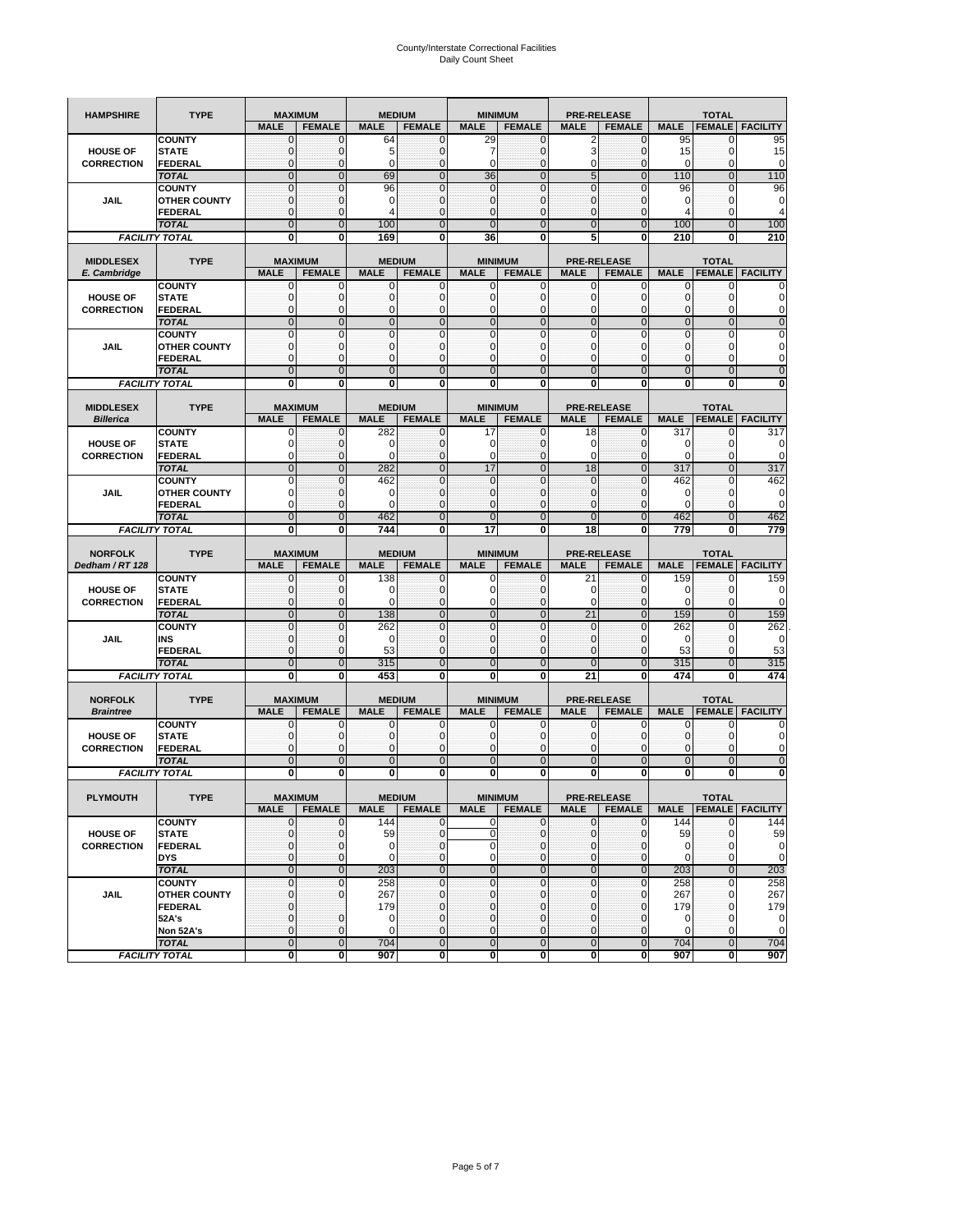# County/Interstate Correctional Facilities Daily Count Sheet

| <b>SUFFOLK</b>                      | <b>TYPE</b>           |                              | <b>MAXIMUM</b>          | <b>MEDIUM</b>  |                | <b>MINIMUM</b>          |                |                | <b>PRE-RELEASE</b> |             | <b>TOTAL</b>  |                        |
|-------------------------------------|-----------------------|------------------------------|-------------------------|----------------|----------------|-------------------------|----------------|----------------|--------------------|-------------|---------------|------------------------|
| <b>Nashua Street</b>                |                       | <b>MALE</b>                  | <b>FEMALE</b>           | <b>MALE</b>    | <b>FEMALE</b>  | <b>MALE</b>             | <b>FEMALE</b>  | <b>MALE</b>    | <b>FEMALE</b>      | <b>MALE</b> |               | <b>FEMALE FACILITY</b> |
|                                     | <b>COUNTY</b>         | $\Omega$                     | 0                       | 545            | 0              | $\mathbf{0}$            | O              | 0              | $\Omega$           | 545         |               | 545                    |
| <b>JAIL</b>                         | <b>OTHER COUNTY</b>   | U                            | 0                       | O              | 0              | $\Omega$                |                | 0              | <sup>0</sup>       | $\Omega$    | O             | 0                      |
|                                     | FEDERAL               | <sup>0</sup>                 | 0                       |                | 0              | $\mathbf{0}$            | 0              | $\Omega$       | $\Omega$           | $\Omega$    | <sup>0</sup>  | $\Omega$               |
|                                     | <b>TOTAL</b>          | $\Omega$                     | $\overline{0}$          | 545            | $\Omega$       | $\overline{0}$          | $\mathbf 0$    | $\overline{0}$ | $\Omega$           | 545         | $\Omega$      | 545                    |
|                                     | <b>FACILITY TOTAL</b> | 0                            | $\overline{\mathbf{0}}$ | 545            | 0              | $\overline{\mathbf{0}}$ | Ō              | Ō              | $\bf{0}$           | 545         | $\Omega$      | 545                    |
|                                     |                       |                              |                         |                |                |                         |                |                |                    |             |               |                        |
| <b>SUFFOLK</b>                      | <b>TYPE</b>           |                              | <b>MAXIMUM</b>          | <b>MEDIUM</b>  |                | <b>MINIMUM</b>          |                |                | <b>PRE-RELEASE</b> |             | <b>TOTAL</b>  |                        |
| South Bay                           |                       | <b>MALE</b>                  | <b>FEMALE</b>           | <b>MALE</b>    | <b>FEMALE</b>  | <b>MALE</b>             | <b>FEMALE</b>  | <b>MALE</b>    | <b>FEMALE</b>      | <b>MALE</b> | <b>FEMALE</b> | <b>FACILITY</b>        |
|                                     | <b>COUNTY</b>         | $\Omega$                     | $\mathbf{0}$            | 569            | 238            | ō                       | $\Omega$       | 5              | 2                  | 568         | 240           | 808                    |
| <b>HOUSE OF</b>                     | <b>STATE</b>          |                              | 0                       | O              |                | $\Omega$                |                | 0              |                    | 0           |               |                        |
| <b>CORRECTION</b>                   | FEDERAL               | O                            | 0                       |                | $\Omega$       | $\mathbf{0}$            | C              | 0              | 0                  | $\Omega$    | ŋ             | 0                      |
|                                     | <b>TOTAL</b>          | $\overline{0}$               | $\overline{0}$          | 569            | 239            | $\overline{0}$          | $\overline{0}$ | 5              | $\overline{2}$     | 568         | 241           | 809                    |
|                                     | <b>FACILITY TOTAL</b> | O                            | 0                       | 569            | 239            | 0                       | 0              | 5              | $\overline{a}$     | 568         | 241           | 809                    |
|                                     |                       |                              |                         |                |                |                         |                |                |                    |             |               |                        |
| <b>WORCESTER</b>                    |                       |                              | <b>MAXIMUM</b>          | <b>MEDIUM</b>  |                | <b>MINIMUM</b>          |                |                | <b>PRE-RELEASE</b> |             | <b>TOTAL</b>  |                        |
|                                     |                       | <b>MALE</b>                  | <b>FEMALE</b>           | <b>MALE</b>    | <b>FEMALE</b>  | <b>MALE</b>             | <b>FEMALE</b>  | <b>MALE</b>    | <b>FEMALE</b>      | <b>MALE</b> | <b>FEMALE</b> | <b>FACILITY</b>        |
|                                     | <b>COUNTY</b>         | $\Omega$                     | 0                       | 0              | 0              | 0                       | $\Omega$       | $\mathbf 0$    | $\Omega$           | 315         | <sup>0</sup>  | 315                    |
| <b>HOUSE OF</b>                     | <b>STATE</b>          |                              | 0                       |                | 0              | $\Omega$                |                | $\Omega$       | O                  |             | O             | $\mathbf 0$            |
| <b>CORRECTION</b>                   | FEDERAL               | 0                            | 0                       |                | 0              | 0                       |                | $\Omega$       | $\Omega$           | $\Omega$    | $\Omega$      | $\overline{0}$         |
|                                     | <b>TOTAL</b>          | $\overline{0}$               | $\overline{0}$          | $\overline{0}$ | 0              | $\overline{0}$          | $\overline{0}$ | $\overline{0}$ | $\overline{0}$     | 315         | $\Omega$      | 319                    |
|                                     | <b>COUNTY</b>         | $\Omega$                     | 0                       | $\Omega$       | $\Omega$       | $\Omega$                | $\Omega$       | $\Omega$       | $\Omega$           | 489         | $\Omega$      | 489                    |
| <b>JAIL</b>                         | <b>OTHER COUNTY</b>   |                              | 0                       |                | 0              | $\Omega$                |                | $\Omega$       | <sup>0</sup>       | $\Omega$    | 0             | $\mathbf 0$            |
|                                     | <b>FEDERAL</b>        | $\Omega$                     | $\mathbf{0}$            | U              | $\Omega$       | $\Omega$                | $\Omega$       | $\Omega$       | $\Omega$           | $\Omega$    | $\Omega$      | $\Omega$               |
|                                     | <b>TOTAL</b>          | $\overline{0}$               | $\overline{0}$          | $\Omega$       | $\overline{0}$ | $\overline{0}$          | $\overline{0}$ | $\overline{0}$ | $\overline{0}$     | 489         | $\Omega$      | 489                    |
|                                     | <b>FACILITY TOTAL</b> | $\Omega$                     | 0                       | $\mathbf{0}$   | $\mathbf{0}$   | 0                       | 0              | 0              | 0                  | 804         | 0             | 804                    |
|                                     |                       |                              |                         |                |                |                         |                |                |                    |             |               |                        |
| <b>FEDERAL BUREAU</b><br>OF PRISONS | <b>TYPE</b>           | <b>STATE</b><br><b>TOTAL</b> | 12                      |                |                |                         |                |                |                    |             |               |                        |
|                                     |                       | <b>STATE</b>                 |                         |                |                |                         |                |                |                    |             |               |                        |
| <b>DYS</b>                          | <b>TYPE</b>           | <b>TOTAL</b>                 | 1                       |                |                |                         |                |                |                    |             |               |                        |
|                                     |                       | <b>STATE</b>                 |                         |                |                |                         |                |                |                    |             |               |                        |
| <b>INTERSTATES</b>                  | <b>TYPE</b>           | <b>TOTAL</b>                 | 79                      |                |                |                         |                |                |                    |             |               |                        |

\*Data for county facilities is provided by the MA County Sheriffs.